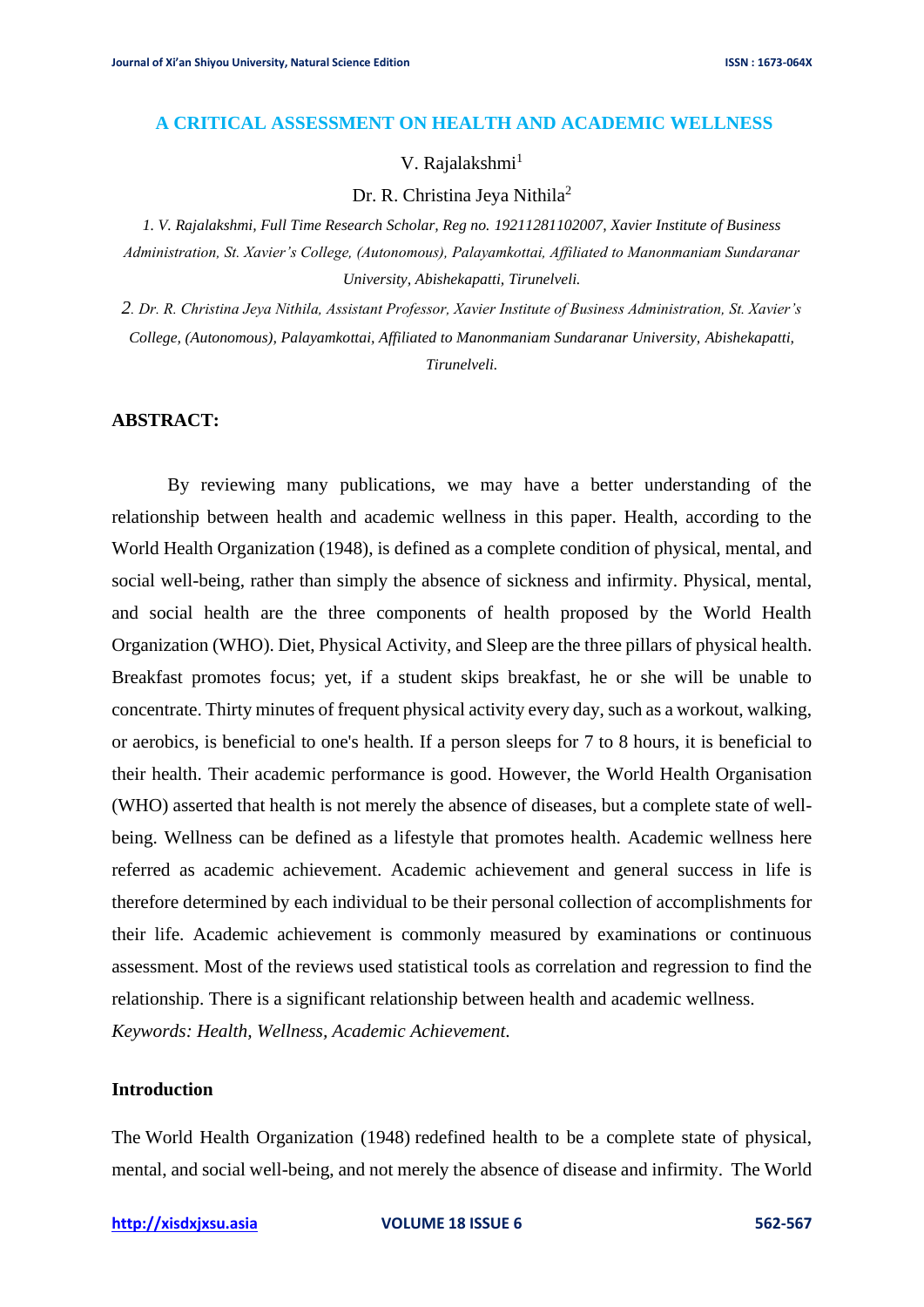Health Organization (WHO) proposes three dimensions of health, which are physical health, mental health and social health.

The researcher is keen to identify is there any relationship between health and academic performance, so, started collecting the materials available to the study. The objective of this paper is to understand the relationship between health and academic wellness from the various previous researches related to the study.

### **Discussion**

Physical Health can be divided into three layers – Diet, Physical Activity and Sleep. Let's see each layer in detail as follows

## **Diet**

A healthy diet helps to protect against malnutrition in all its forms, as well as non communicable diseases (NCDs), including such as diabetes, heart disease, stroke and cancer. Unhealthy diet and lack of physical activity are leading global risks to health.

#### **Physical Activity:**

Physical activity refers to all movement. Popular ways to be active include walking, cycling, wheeling, sports, and active recreation and play, and can be done at any level of skill and for enjoyment by everybody.

Regular physical activity is proven to help prevent and manage non-communicable diseases (NCDs) such as heart disease, stroke, diabetes and several cancers. It also helps prevent hypertension, maintain healthy body weight and can improve mental health, quality of life and well-being.

#### **Sleep:**

Sleep is as essential to our daily needs as food and water. Sleep plays a critical role in brain as well as physical functioning.

Lemma S, etal (2014) showed that the mean CGPA was highest for Students who slept  $6 - 7$ hours per night compared to those who sleep higher or lower than  $6 - 7$  hours.

## **Critical Review of previous researches**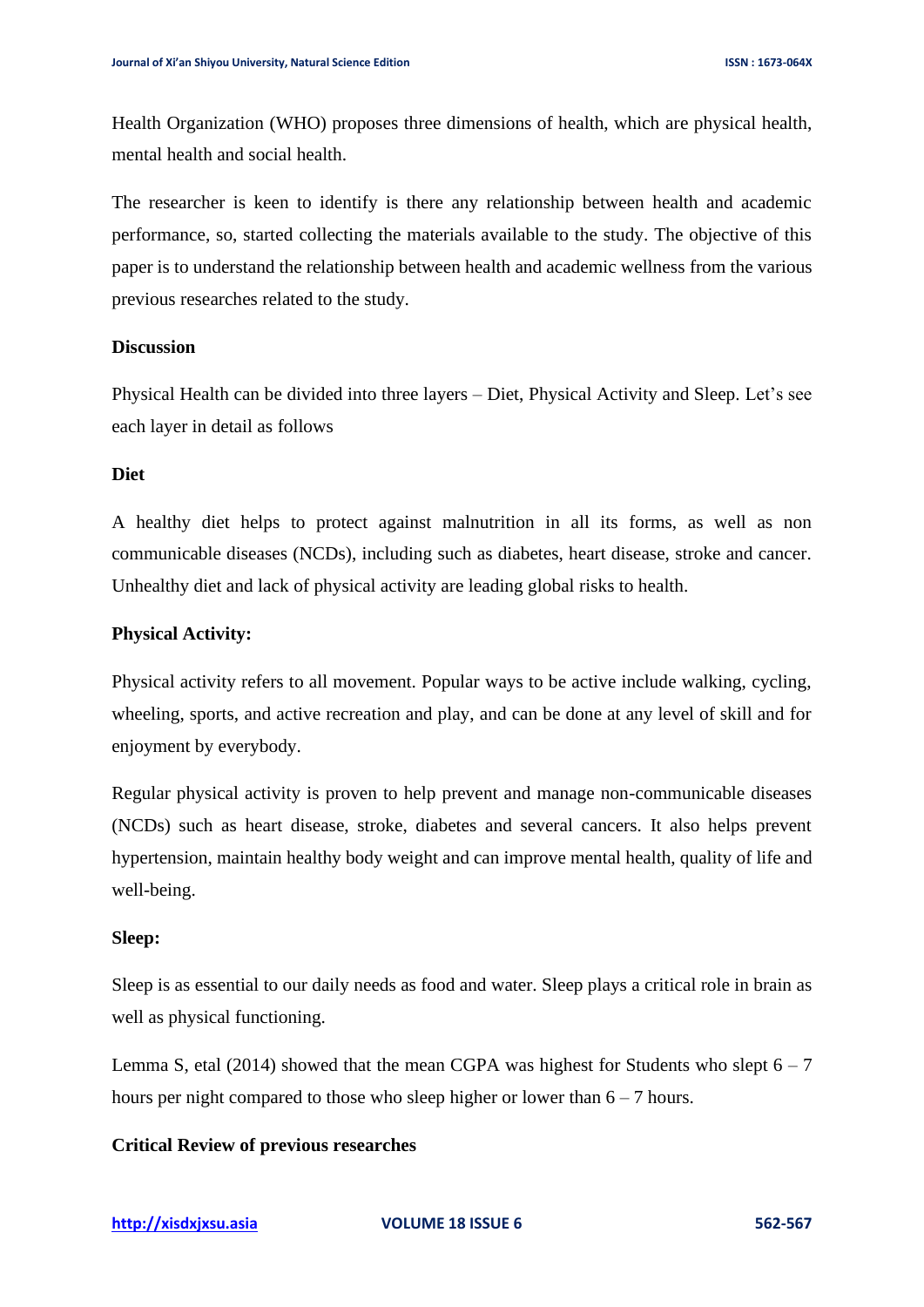- 1. Paper Titled: Understanding the Impact of Lifestyle on the Academic Performance of Middle- and High-School Students, Author: Suchithra Rajendran, University of Missouri. Journal of Sociological Research August 2019.
- Objectives: The objective of this research was to study the relationship between lifestyle and academic performance

# **Methods:**

Data Collection and Analysis: 18 schools were selected in a metropolitan city in India. Questionnaire is used to collect data which involved 21 questions investigating varying aspects of life, such as physical activities, sleeping habits, nutrition information. The data were analysed using R software.

# **Procedures:**

Path Analysis is a series of "layered" multiple regressions used to understand the causal relationship between variables. This research, explores the direct and indirect relationship between lifestyle and academic performance among adolescents in India.

The correlations between the following sets of variables are studied as follows:

• Lifestyle and Stress, Stress and Obesity, Lifestyle and obesity, Lifestyle on academic performance and Stress on academic performance.

**Hypotheses:** The Research aims to hypothesize the following

- Hypothesis I : An unhealthy lifestyle will lead to an increase in the stress levels (i.e., a healthy lifestyle will lead to reduced stress)
- Hypothesis II: An Increased stress level leads to obesity.
- Hypothesis III: A negative relationship exists between a healthy lifestyle and obesity.

**Proposed Conceptual Framework using Path Analysis**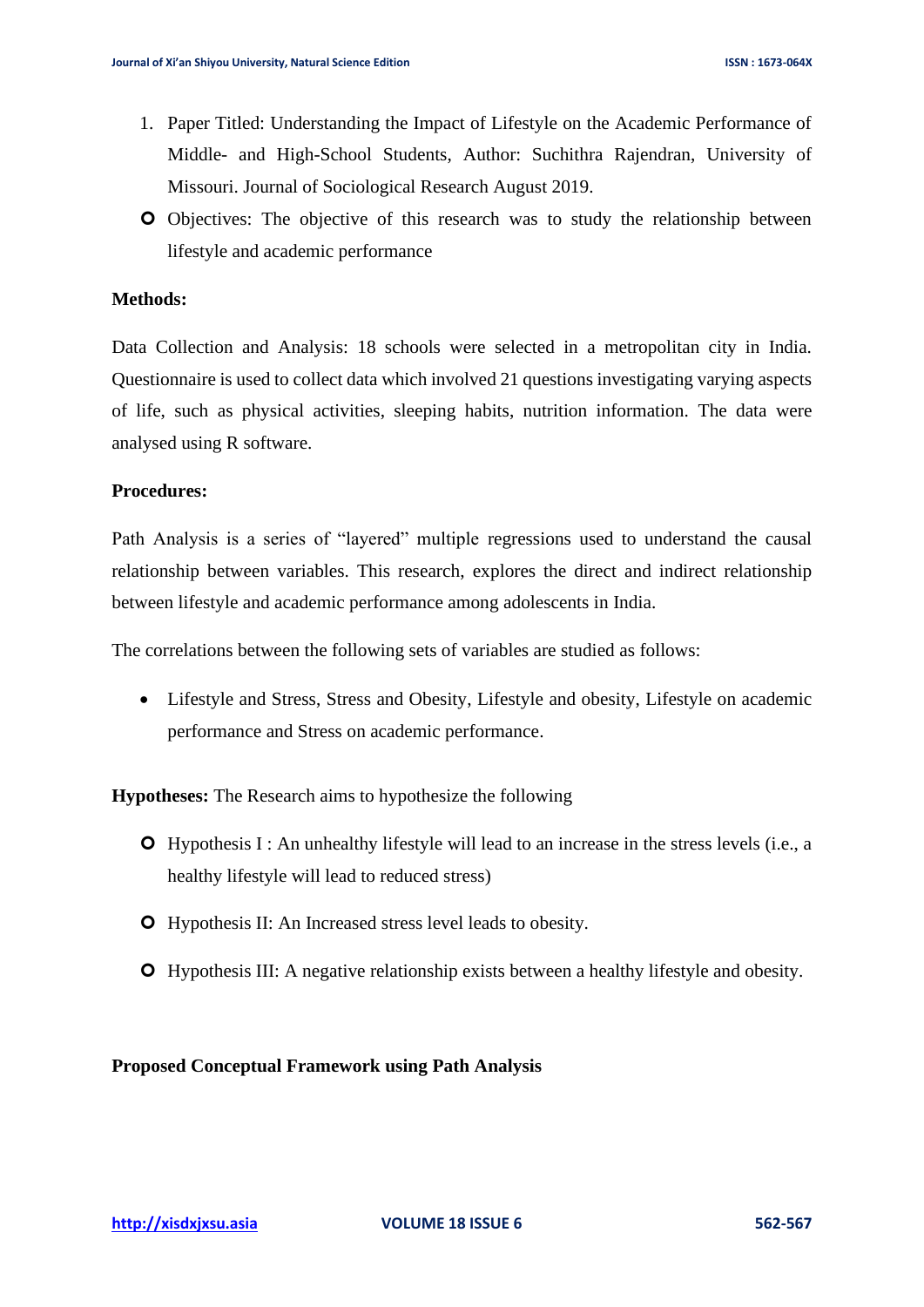

### **Source: Figure: 1 Proposed Conceptual Framework using Path Analysis**

## **Results**

2050 Questionnaires were distributed across the 18 schools. Recovery rate 97.61%, 2001 completely filled valid questionnaires A Majority of the students lacked physical fitness due to their high pressure of performing well in academics to increase their chances of getting into good university.

In Support of the Hypothesis I – The more the students stated that they follow a healthier lifestyle, less the perceived stress. As anticipated, results proved that stress increases with age and level of education. In addition, the researchers found that girl students underwent more stress compared to their counterparts.

2. Paper Titled: Impact of Lifestyle on Academic Performance of Medical Students at University of Tabuk. Authors: Osama Salih Mohammed, Abdullah Alyoussef, Hyder Mirghani, Abdulateef Elbadawi, Journal: Indian journal of Applied Research, August 2015

Objective: To assess the impacts of lifestyle on the academic achievement among medical students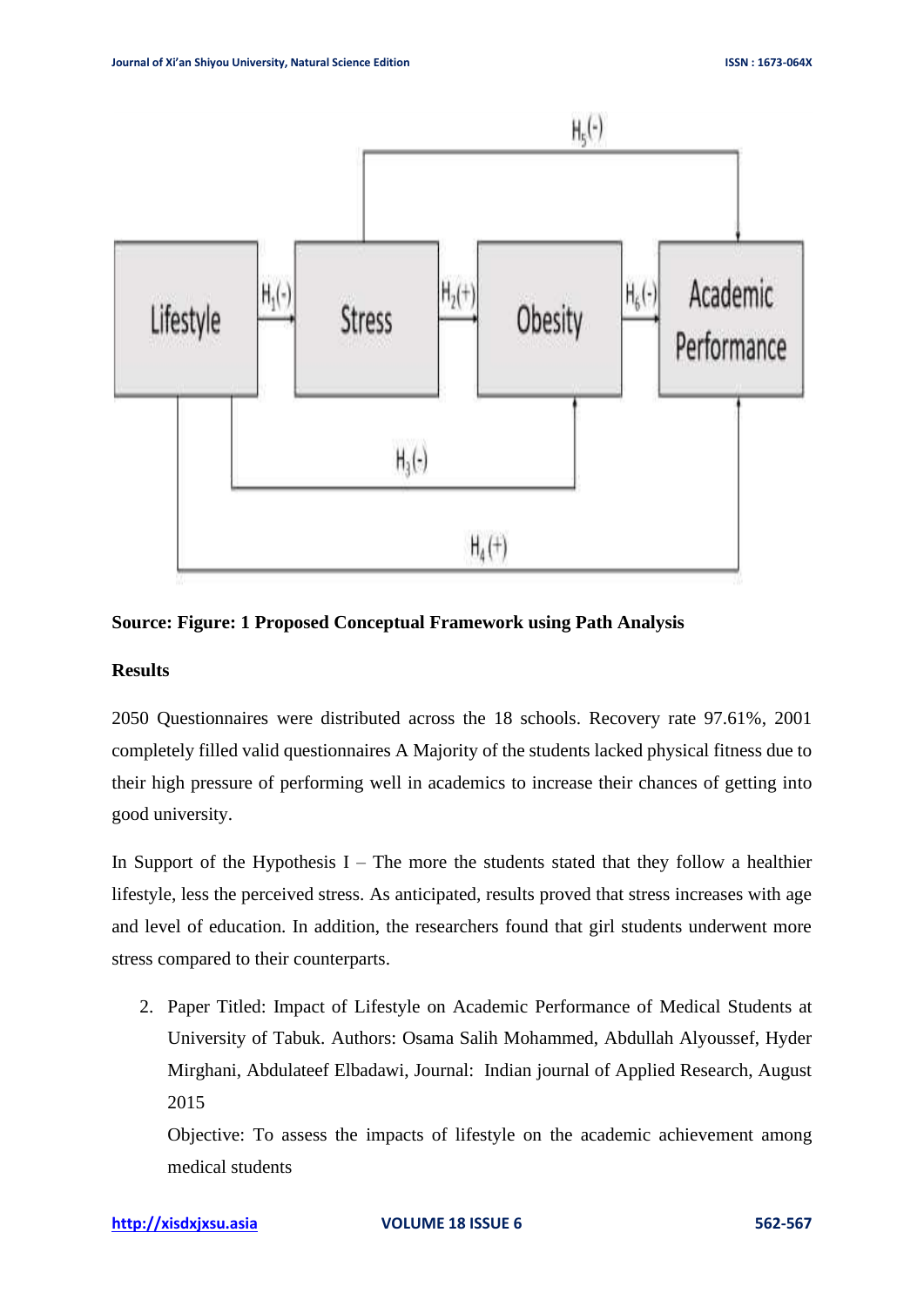### **Methods:**

Study Population: A Cross- Sectional Study was conducted. Eighty-nine Students were enrolled, they all responded to the self –administered questionnaire. The survey was designed to assess demographics, English language entry score, attendance, seating preferences, reading materials, study preferences, reading styles, dietary habits, sleep duration and average spent on social media.

#### **Statistical Analyses**

Approval was obtained from the ethical committee of the Faculty of Medicine. SPSS Version 20 and MS Excel 2010 were used for the data management and statistical analyzes. Both student t test and chi-square test were used for testing the significant difference between study groups.

# **Results**

Out of 89 students, 57 (64%) of them were male. There were statistically significant differences between excellent and average students concerning weekend learning activities, sleeping from 6 to 9 hours and spending fewer hours on social media.

A statistically significant relation between excellent performance and sleep duration from 6-9 hours, in accordance with BaHammam AS, et al (2012), who concluded that academic performance was adversely affected by the short duration of nocturnal sleep, late bedtimes, and increased daytime somnolence.

Similarly, Lemma S, etal (2014) showed that the mean CGPA was highest for students who slept  $6 - 7$  hours per night compared to those who slept higher or lower than 6-7 hours.

## **Conclusion:**

After reviewing the various papers on lifestyle and academic wellness, the researcher understand the relationship between health factor and academic performance. Having few critical questions as follows: How reliable on the self reported questionnaire? The small sample both had the adverse effect on the reliability of the study. For Data Analysis, they have used t test and chi square test. The researcher suggests that SEM can be used to study the relationship among the constructs.